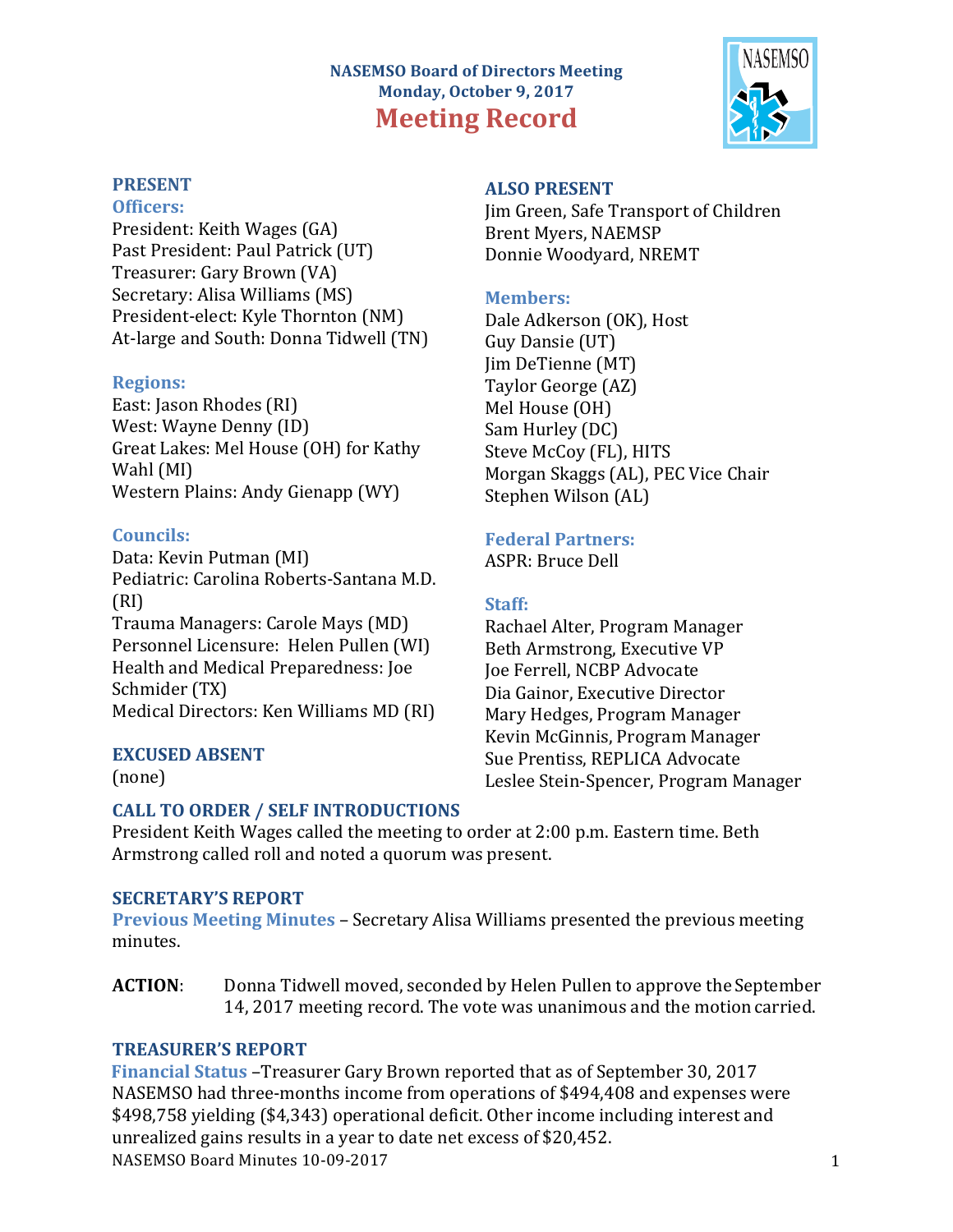Gary presented 2017-18 budget amendments, a 2018-19 draft budget which includes an increase in member dues rates and a management agreement, indicating that all updates are unanimously recommended by the Executive Committee.

**Modification to Management Agreement** – Beth Armstrong proposed to revise the scope of service and extend the contract by a year. Services would support councils, regions and committees support, regional meetings services and technical assistance.

#### **EXECUTIVE SESSION**

- ACTION: The proposed changes to the budget and to the management agreement were approved (see Attachment 1).
- ACTION: A survey will be developed to collect states' inputs on increasing annual NASEMSO member dues from \$2,000 to \$3,000. The survey should consider dues structure options such as based on NASEMSO council positions filled. The survey should convey that additional funding is needed to maintain the quality of NASEMSO activities and advocacy.

**National EMS Quality Alliance** – The Board discussed the possibility of NAEMT and AAA working to limit board positions to practitioners.

ACTION: Wayne Denny moved, seconded by Kathy Wahl to empower Dia to educate those drafting governing documents of the National EMS Quality Assurance Association on the importance of including regulators and other stakeholders on the governing body of the Association. Performance measures linked to regulation, protocols developed to implement measures.

#### **EXECUTIVE DIRECTOR'S REPORT**

**NEPS** – Dia reported the 2017-18 cooperative agreement was awarded last month and is in effect. 

**Fatigue in EMS** – Dia reported that performance measures developed to date will be used in Phase 2, and Phase 3 will produce a bio-mathematical scheduling tool.

**SOP Model Revision – Dia indicated that the expert panel will convene soon.** 

**ASPR Transport of Highly Infectious Patients – transport plan template was circulated** to members, data to produce the state EMS offices assessment has been collected and the analysis and report is being drafted now. There will be a 4-hour focus group about this on Wednesday.

**Baylor EIIC** – A grantee meeting occurred in August; Dia made two presentations on state EMS systems and on performance measurements and how state partnership grantees could access their NEMSIS data to look at pediatric performance measures.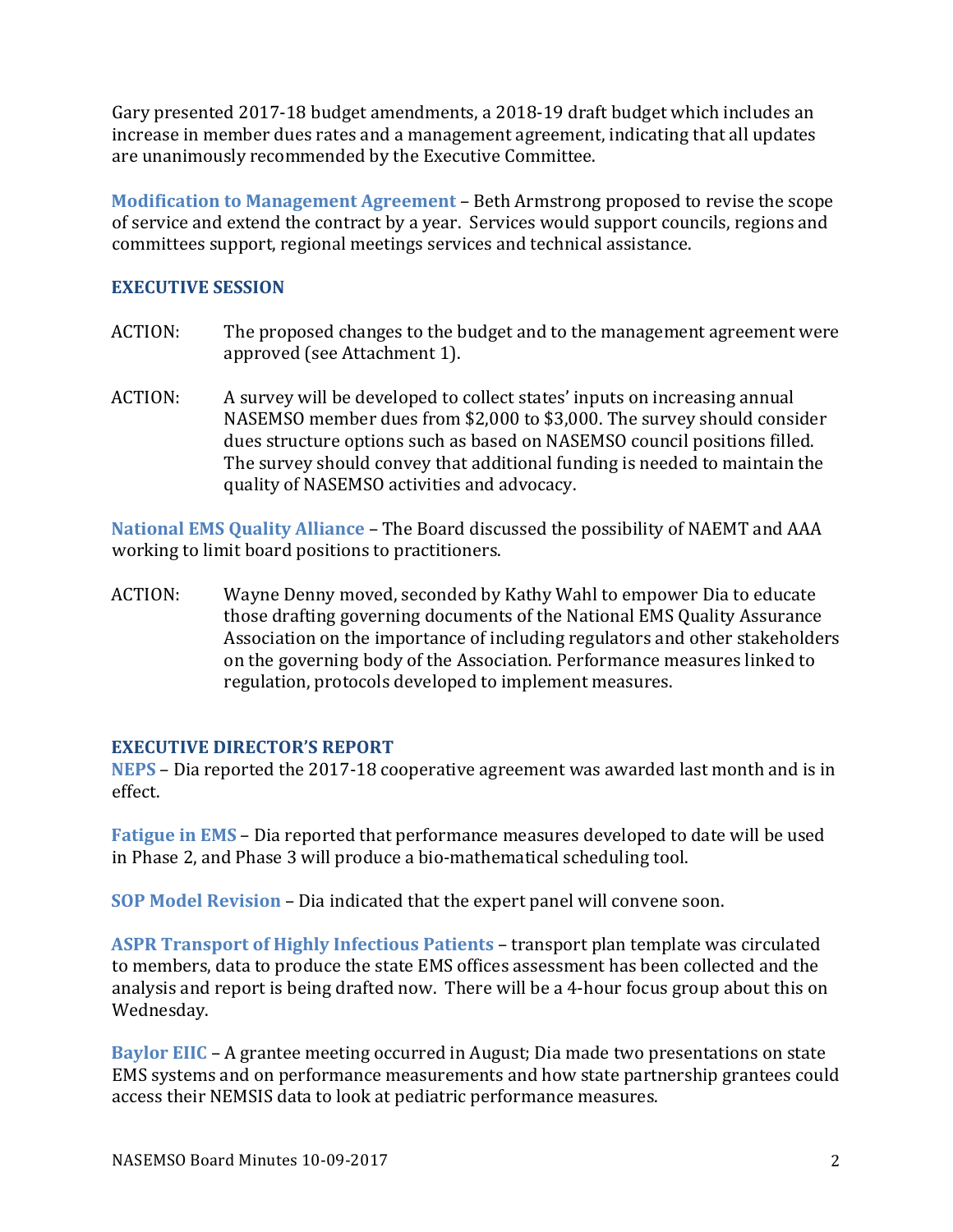**UNC National Collaborative for Bio-Preparedness** – Biospatial is providing funding in addition to UNC to sustain this effort. The opioid reporting package has been enhanced and some performance dashboards will be rolled out next week.

**ToXcel Field Triage Guidelines – contracted with NASEMSO for technical expertise on** non-physiologic indicators of probability of severe trauma in motor vehicle crashes utilizing data linkage.

**ACS-COT Joint Policy Statement on Records Linkage – NHTSA awarded ACS-COT with** funds to work with NASEMSO on a joint policy statement.

**NHTSA Naloxone Evidence-Based Guideline – Mary Hedges reported that a project is** underway on field administration and guideline development and dissemination.

#### **REPLICA**

Joe Schmider (TX) was elected as chair yesterday. He introduced other Commission officers including Andy Gienapp (WY) – Secretary, Stephen Wilson (AL) – Treasurer, Jeanne-Marie Bakehouse (CO) – Vice Chair, and Donna Tidwell (TN) – Member-at-Large.

NREMT has offered to continue its arrangement with NASEMSO to support advocacy to grow the REPLICA Commission.

ACTION: Donna Tidwell moved, seconded by Carolina Roberts-Santana for NASEMSO to continue in 2018 to contract with NREMT for REPLICA advocacy services. The vote was unanimous and the motion carried.

#### **ACTION ITEMS**

#### **OTHER**

**Ambulance Safety Standards** – Jim Green briefed the group on the safety standards that continue to evolve, and a potential project to develop test methods for pediatric restraint safety performance. The project could be funded by those states desiring to do so through subcontract to NASEMSO.

**NAEMSP** – Dr. Myers gave a brief update mentioning that the DEA bill is not dead (!).

**Disaster Response** – Keith recognized the states involved in significant hurricane response the past few months and the board gave a round of applause. The federal support was praised. Colleagues in Las Vegas were remembered.

#### **ADJOURNMENT**

There being no further business, the meeting adjourned at  $4:17$  p.m. Central time.

*Meeting Record respectfully submitted by NASEMSO Executive Vice President Beth Armstrong.* 

Attachment 1: 2017-18 Budget Amendments and 2018-19 Approved Budget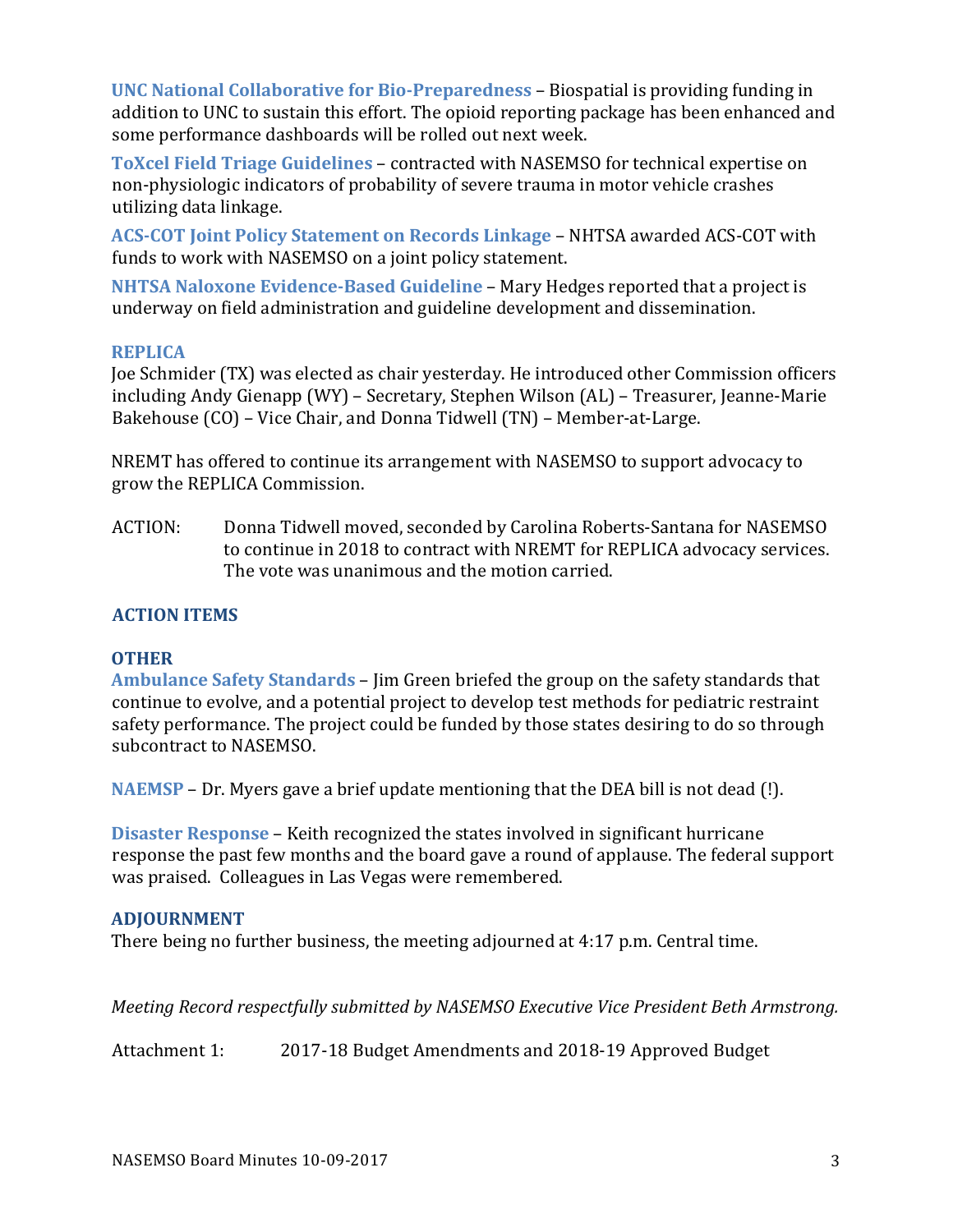# **NASEMSO 2017-18 Approved Amendments and 2018-19 Approved Budget**

|                                                | 2018-19             | 2017-18        | 2017-18           | 2017-18         |
|------------------------------------------------|---------------------|----------------|-------------------|-----------------|
|                                                | <b>Budget</b>       | <b>ACTUALS</b> | <b>AMENDMENTS</b> | <b>BUDGET</b>   |
| <b>INCOME FROM OPERATIONS</b>                  | approved 10/09/2017 | 30-Sep-17      | approved 10/09/17 |                 |
| Dues - Associate Member (\$250)                | 9,000               | 5,000          | 7,500             | 7,500           |
| Dues - Corporate Member (\$2,000)              | 18,000              | 22,000         | 18,000            | 18,000          |
| Dues - State Ofc Package (\$2,000)             | 120,000             | 46,000         | 75,250            | 75,250          |
| <b>MD Council RegFees</b>                      | 2,000               |                |                   |                 |
| Sponsorships - Board                           | 5,000               |                | 5,000             | 5,000           |
| <b>Fall Meeting</b>                            |                     | 28,575         |                   |                 |
| Exhibit                                        |                     |                |                   |                 |
| Mtg Sponsorships                               | 115,000             | 18,500         | 80,000            | 80,000          |
| <b>Spring Meeting</b>                          | 110,000             | 420            | 105,000           | 105,000         |
| Labels/Monograph/Other/Royalties               | 500                 | 36             | 500               | 500             |
| <b>Federal Contracts/Projects Receipts</b>     | 1,014,870           | 373,877        | 1,995,589         | 1,118,219       |
| <b>State Travel Funds</b>                      |                     |                |                   |                 |
| <b>Total Income from Operations</b>            | 1,394,370           | 494,408        | 2,286,839         | 1,409,469       |
|                                                |                     |                |                   |                 |
| <b>OTHER INCOME</b>                            |                     |                |                   |                 |
| Interest/Dividend                              | 25,000              | 3,989          | 17,500            | 17,500          |
| Realized Gain/Loss on Investments              |                     |                |                   |                 |
| Unrealized Gain/Loss*                          | 30,000              | 20,805         |                   |                 |
| <b>Total Other Income</b>                      | 55,000              | 24,795         | 17,500            | 17,500          |
|                                                |                     |                |                   |                 |
| <b>TOTAL INCOME</b>                            | 1,449,370           | 519,203        | 2,304,339         | 1,426,969       |
|                                                |                     |                |                   |                 |
| <b>ADMIN / OPS EXPENSES</b>                    |                     |                |                   |                 |
| Management Fee                                 | 403,860             | 69,015         | 276,060           | 276,060         |
| Management Incentive                           | 30,000              | 70,793         | 20,000            | 20,000          |
| Insurance                                      | 2,000               |                | 1,500             | 1,500           |
| <b>Accounting Fee</b>                          | 2,200               |                | 2,000             | 2,000           |
| <b>Credit Card Process Fees</b>                | 7,500               | 1,501          | 7,000             | 7,000           |
| <b>Investment Fees</b>                         | 8,600<br>750        | 2,258<br>14    | 7,500             | 7,500           |
| <b>Office Supplies</b>                         |                     | 788            | 750               | 750             |
| Telephone/fax                                  | 2,500               |                | 2,000             | 2,000           |
| Postage                                        | 500                 | 51             | 500               | 500             |
| Printing/copying                               | 500                 |                | 500               | 500             |
| Membership Mktg                                | 500                 |                | 1,000             | 1,000           |
| Committee/Liaison Support                      | 15,000              | 6,469          | 15,000            | 15,000          |
| <b>CSG NCIC Legal Services</b>                 | 10,000              | 6,821          |                   |                 |
| <b>Board Retreat</b><br>Donation - EMS Mem Svc | 20,000<br>1,000     |                | 35,000<br>1,000   | 35,000<br>1,000 |
| NASEMSO Board Minutes 10-09-2017               |                     |                |                   | 4               |